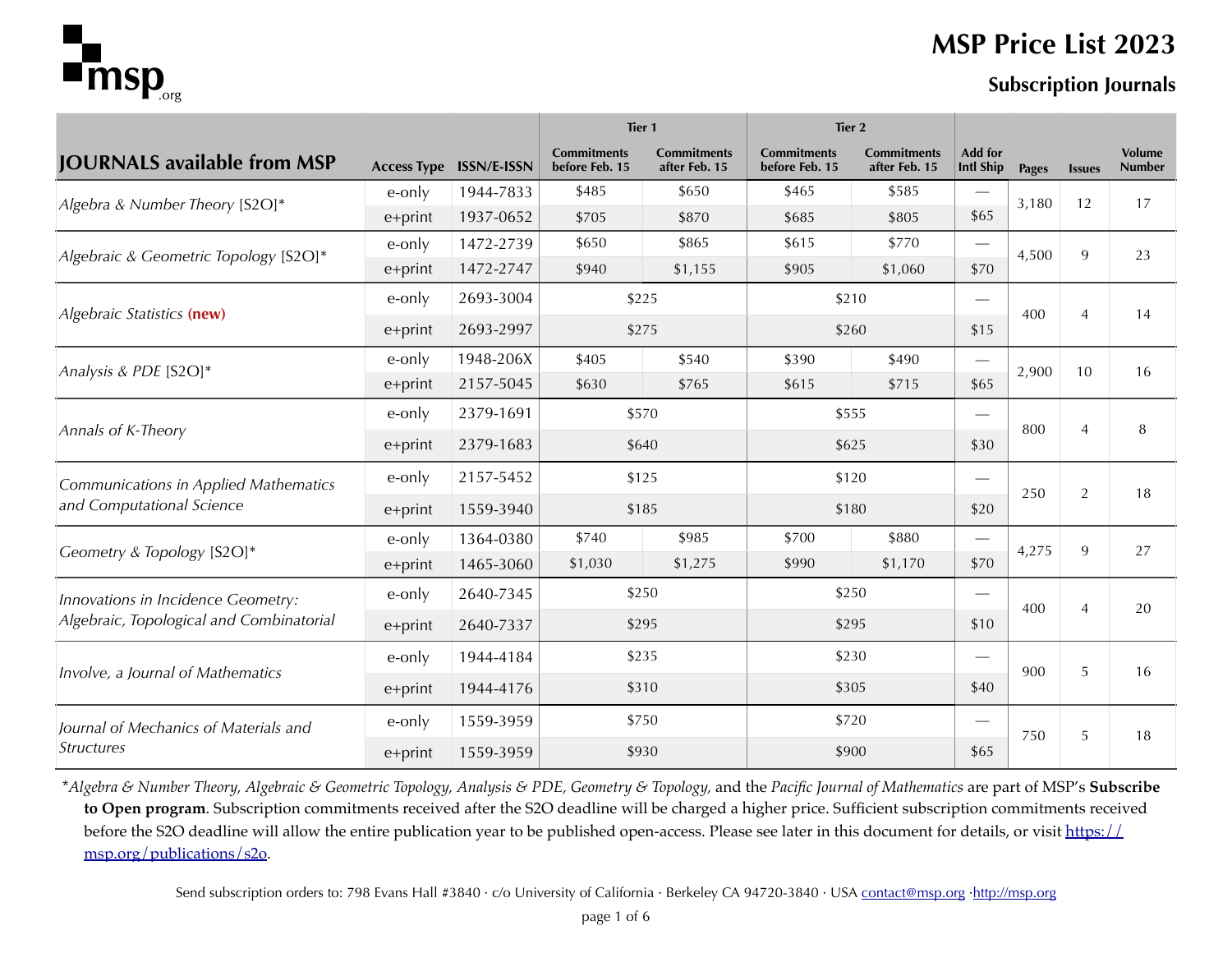

#### **MSP Price List 2023**

#### **Subscription Journals (continued)**

|                                                    |         |                                | Tier 1                               |                                     | Tier 2                               |                                     |                             |       |                |                                |
|----------------------------------------------------|---------|--------------------------------|--------------------------------------|-------------------------------------|--------------------------------------|-------------------------------------|-----------------------------|-------|----------------|--------------------------------|
| <b>JOURNALS available from MSP</b>                 |         | <b>Access Type ISSN/E-ISSN</b> | <b>Commitments</b><br>before Feb. 15 | <b>Commitments</b><br>after Feb. 15 | <b>Commitments</b><br>before Feb. 15 | <b>Commitments</b><br>after Feb. 15 | Add for<br><b>Intl Ship</b> | Pages | <b>Issues</b>  | <b>Volume</b><br><b>Number</b> |
| Mathematics and Mechanics of Complex               | e-only  | 2325-3444                      |                                      | \$195                               | \$190                                |                                     |                             | 400   |                |                                |
| <i>Systems†</i>                                    | e+print | 2326-7186                      | \$255                                |                                     | \$250                                |                                     | \$25                        |       | $\overline{4}$ | 11                             |
| Moscow Journal of Combinatorics and                | e-only  | 2640-7361                      | \$325                                |                                     | \$320                                |                                     |                             | 400   | $\overline{4}$ | 12                             |
| Number Theory                                      | e+print | 2220-5438                      | \$380                                |                                     | \$375                                |                                     | \$20                        |       |                |                                |
| Pacific Journal of Mathematics <sup>°</sup> [S2O]* | e-only  | 1945-5844                      | \$605                                | \$805                               | \$585                                | \$735                               |                             | 2,640 | 12             | 322-327                        |
|                                                    | e+print | 0030-8730                      | \$820                                | \$1,020                             | \$800                                | \$950                               | \$85                        |       |                |                                |
| Probability and Mathematical Physics (new)         | e-only  | 2690-1005                      | \$735                                |                                     | \$690                                |                                     |                             | 800   | $\overline{4}$ | $\overline{4}$                 |
|                                                    | e+print | 2690-0998                      | \$800                                |                                     | \$755                                |                                     | \$30                        |       |                |                                |
| Pure and Applied Analysis                          | e-only  | 2578-5885                      | \$575                                |                                     | \$555                                |                                     |                             | 800   | $\overline{4}$ | .5                             |
|                                                    | e+print | 2578-5893                      | \$640                                |                                     | \$620                                |                                     | \$30                        |       |                |                                |
| Tunisian Journal of Mathematics                    | e-only  | 2576-7666                      |                                      | \$365                               | \$350                                |                                     | 400<br>5<br>$\overline{4}$  |       |                |                                |
|                                                    | e+print | 2576-7658                      |                                      | \$430                               | \$415                                |                                     | \$25                        |       |                |                                |

\**Algebra & Number Theory, Algebraic & Geometric Topology, Analysis & PDE, Geometry & Topology,* and the *Pacific Journal of Mathematics* are part of MSP's **Subscribe to Open program**. Subscription commitments received after the S2O deadline will be charged a higher price. Sufficient subscription commitments received before the S2O deadline will allow the entire publication year to be published open-access. Please see later in this document for details, or visit [https://](https://msp.org/publications/s2o) [msp.org/publications/s2o.](https://msp.org/publications/s2o)

† *Mathematics and Mechanics of Complex Systems* is a subscription journal with select diamond open-access articles.

°A 10% agency discount is available for the *Pacific Journal of Mathematics* only.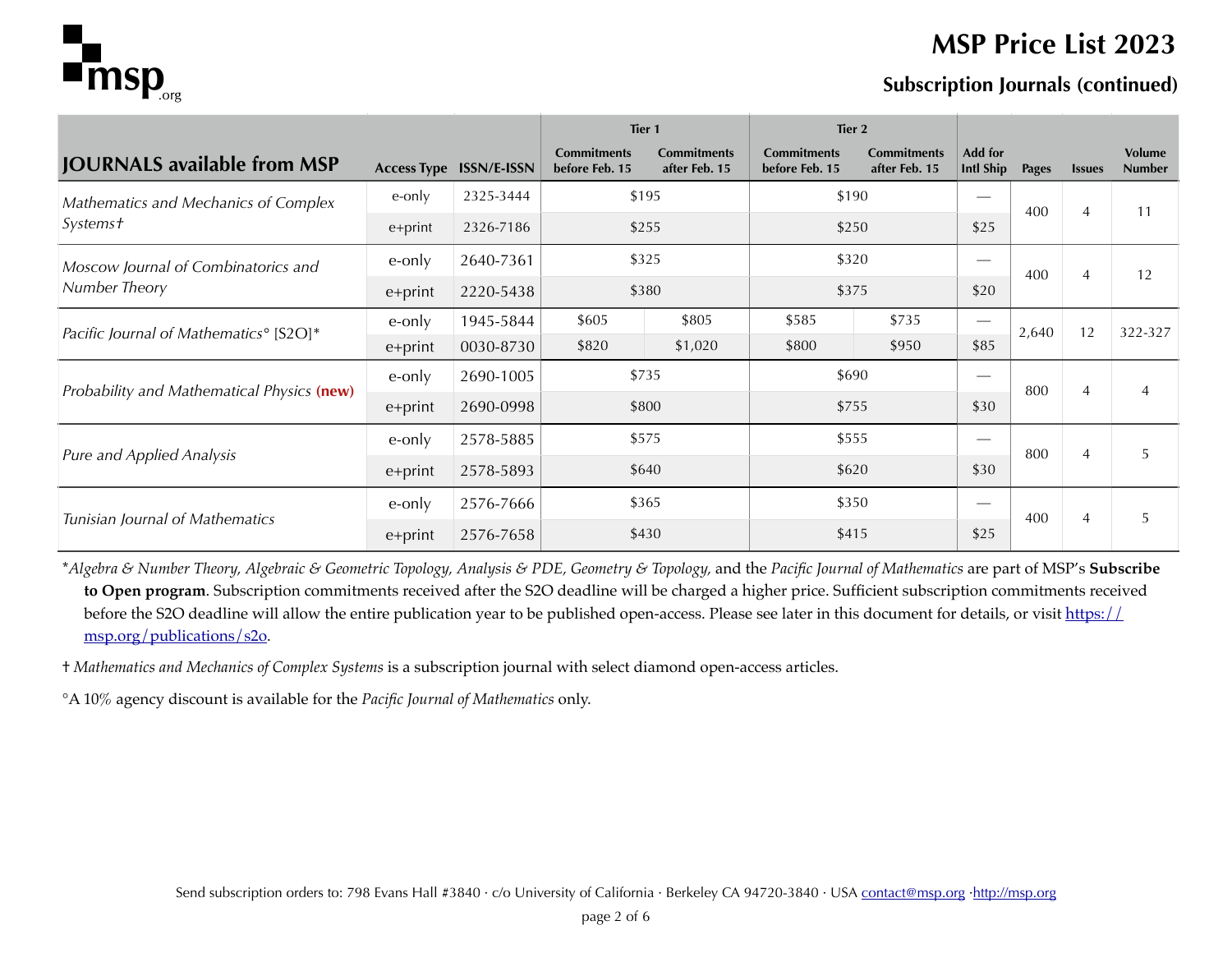

# **New at MSP: Subscribe to Open**  1

**Subscribe to Open** is a pragmatic and equitable access model which aims to **convert subscription journals to open access**, one year at a time, with the broad support of the scientific community. It is considered a **transformative agreement**, satisfies most funders' **open-access requirements**, and has been endorsed by a number of open-access organizations, including **cOAlition S**.

The Subscribe to Open model offers considerable benefits to publisher, subscriber, and author:

- it is relatively straightforward to implement, even for a small, independent publisher of limited means;
- it still funds the high-quality typesetting and copyediting for which we're known and appreciated, and that our authors' research deserves;
- it makes use of established library renewal systems, rather than requiring additional negotiation and new processes;
- it's a model that makes sense for mathematics; and
- it avoids creating barriers to authorship for researchers of lesser financial means.

You can read more about MSP's thoughts about Subscribe to Open at https://msp.org/publications/s2o, and more about MSP's position on open access in general at [https://msp.org/publications/oa/.](https://msp.org/publications/oa/)

#### *How will Subscribe to Open work at MSP?*

In 2023, MSP's Subscribe to Open program will include 5 journals:

- Geometry & Topology,
- Algebraic & Geometric Topology,
- Algebra & Number Theory,
- Analysis & PDE, and
- the Pacific Journal of Mathematics.

If any one of these journals receives enough **commitments to subscribe** before **15 February 2023**, all 2023 content published in that journal will be pub-

# **MSP Price List 2023**

#### **Subscribe to Open**

lished **open access**. (A subscription to any package that contains these journals also counts towards the participation targets.)

If an S2O journal does not receive enough commitments to subscribe before 15 February, then that journal's 2023 content will remain behind its traditional subscription paywall.

Additionally, to encourage as much early participation as possible, if the year remains locked, then a higher price is charged for orders received after the deadline.

Regardless of whether the participation threshold is met or not, **all paying subscribers will receive all the usual benefits of a traditional subscription.**

#### *Why should I support Subscribe to Open?*

When your library commits to subscribe to an S2O journal before the deadline, you

- guarantee your library's **uninterrupted access** (including perpetual access to that year's content);
- guarantee a **lower price** for your subscription; and
- concretely **invest** in the success of a new **open-access initiative**.

It is only with the participation of institutions like yours that our initiative will be successful.

With your help, we can ensure the long-term sustainability of openaccess content, using a model that makes sense for mathematics.



Send subscription orders to: 798 Evans Hall #3840 · c/o University of California · Berkeley CA 94720-3840 · USA [contact@msp.org](mailto:contact@msp.org) ·<http://msp.org>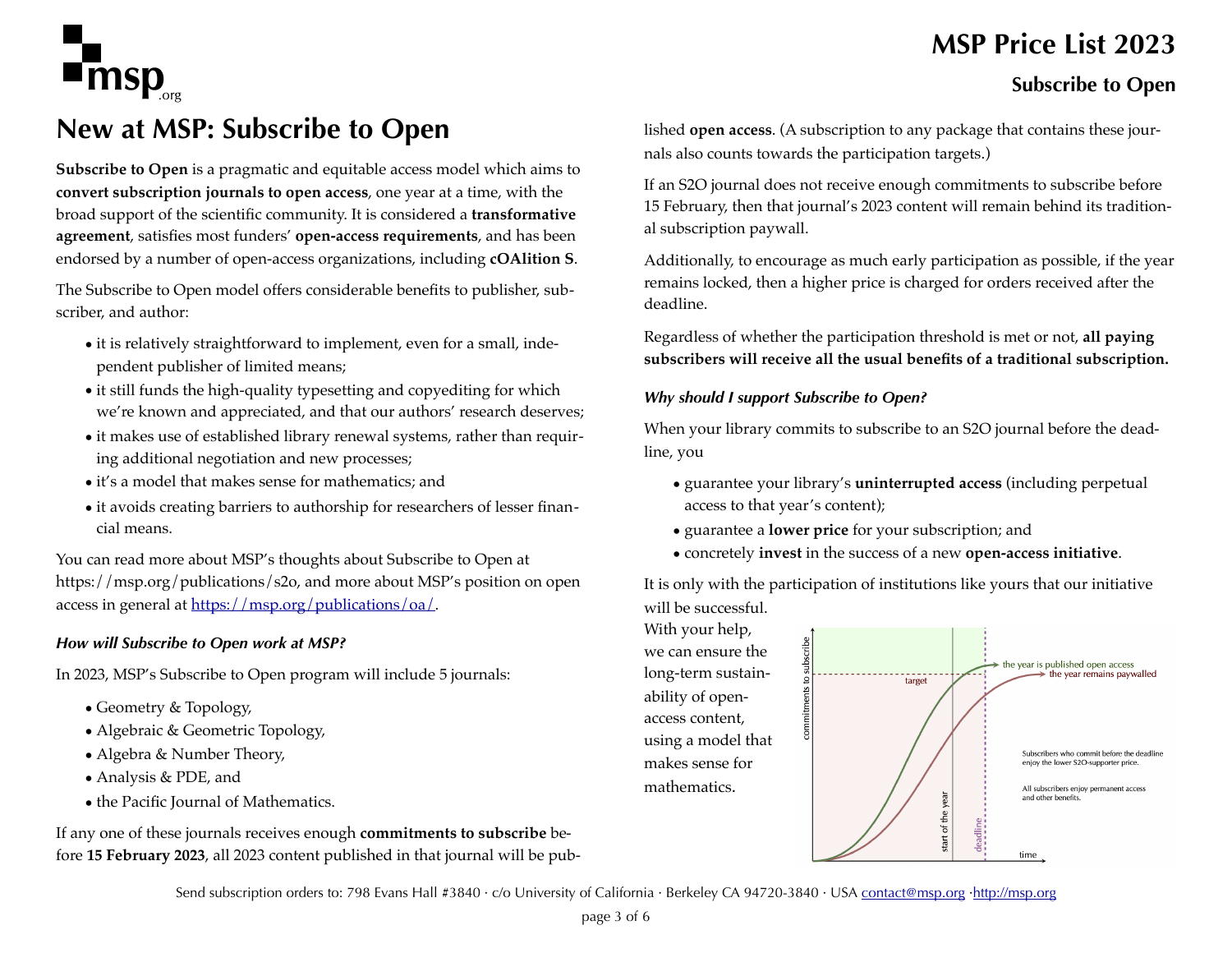

## **MSP Price List 2023**

#### **Subscription Packages**

| <b>PACKAGES available from MSP</b>            |                                                                                                                                                                                                                                                                                                                              | Tier <sub>1</sub>                                                                                                                                                                                                                                                                                                                                                          | Tier 2  | <b>LMI</b> <sup>+</sup> |  |  |  |  |
|-----------------------------------------------|------------------------------------------------------------------------------------------------------------------------------------------------------------------------------------------------------------------------------------------------------------------------------------------------------------------------------|----------------------------------------------------------------------------------------------------------------------------------------------------------------------------------------------------------------------------------------------------------------------------------------------------------------------------------------------------------------------------|---------|-------------------------|--|--|--|--|
|                                               | orders received before Feb 15 2023                                                                                                                                                                                                                                                                                           | \$3,355                                                                                                                                                                                                                                                                                                                                                                    | \$3,210 | \$1,680                 |  |  |  |  |
|                                               | orders received after Feb 15 2023                                                                                                                                                                                                                                                                                            | \$4,115                                                                                                                                                                                                                                                                                                                                                                    | \$3,765 |                         |  |  |  |  |
| The MSP Package (E-Only)                      | Annals of K-Theory, Communications in Applied Mathematics and Computational Science, Geometry & Topology,*<br>2023, the following journals have been also added to the package: Probability and Mathematical Physics, Algebraic<br>Statistics, and Mathematics and Mechanics of Complex Systems, for a total of 14 journals. | Previously MSP's basic package included Algebra & Number Theory,* Algebraic & Geometric Topology,* Analysis & PDE,*<br>Innovations in Incidence Geometry: Algebraic, Topological and Combinatorial, Involve, a Journal of Mathematics, Moscow<br>Journal of Combinatorics and Number Theory, Pure and Applied Analysis, and Tunisian Journal of Mathematics. Starting with |         |                         |  |  |  |  |
|                                               | orders received before Feb 15 2023                                                                                                                                                                                                                                                                                           | \$3,930                                                                                                                                                                                                                                                                                                                                                                    | \$3,766 |                         |  |  |  |  |
| The MSP Expanded Package<br>$(E-Only)$ (new!) | orders received after Feb 15 2023                                                                                                                                                                                                                                                                                            | \$4,890                                                                                                                                                                                                                                                                                                                                                                    | \$4,471 |                         |  |  |  |  |
|                                               | New for 2023, this package includes all journals in the MSP Package, PLUS the Pacific Journal of Mathematics*.                                                                                                                                                                                                               |                                                                                                                                                                                                                                                                                                                                                                            |         |                         |  |  |  |  |
|                                               | orders received before Feb 15 2023                                                                                                                                                                                                                                                                                           | \$8,600                                                                                                                                                                                                                                                                                                                                                                    | \$8,485 |                         |  |  |  |  |
|                                               | orders received after Feb 15 2023                                                                                                                                                                                                                                                                                            | \$9,680                                                                                                                                                                                                                                                                                                                                                                    | \$9,360 |                         |  |  |  |  |
| The EMS+MSP Joint Package<br>$(E-Only)$       | Includes all journals in the MSP Package, PLUS all subscription journals offered by the EMS Publishing house. For a full list<br>of EMS journals, please visit https://ems.press/info/libraries.<br>This package may also be purchased from EMS Press.                                                                       |                                                                                                                                                                                                                                                                                                                                                                            |         |                         |  |  |  |  |
|                                               | (The Joint Package does not include the Pacific Journal of Mathematics.)                                                                                                                                                                                                                                                     |                                                                                                                                                                                                                                                                                                                                                                            |         |                         |  |  |  |  |

\**Algebra & Number Theory, Algebraic & Geometric Topology, Analysis & PDE, Geometry & Topology,* and the *Pacific Journal of Mathematics* are part of MSP's Subscribe to Open program. Package subscriptions containing these journals contribute to the subscription target required to make the year's content open-access. Please see the previous page for details, or visit [https://msp.org/publications/s2o.](https://msp.org/publications/s2o)

†Institutions in countries of low and low-middle income, as classified by the World Bank, are eligible to receive the MSP Package at the discounted LMI rate.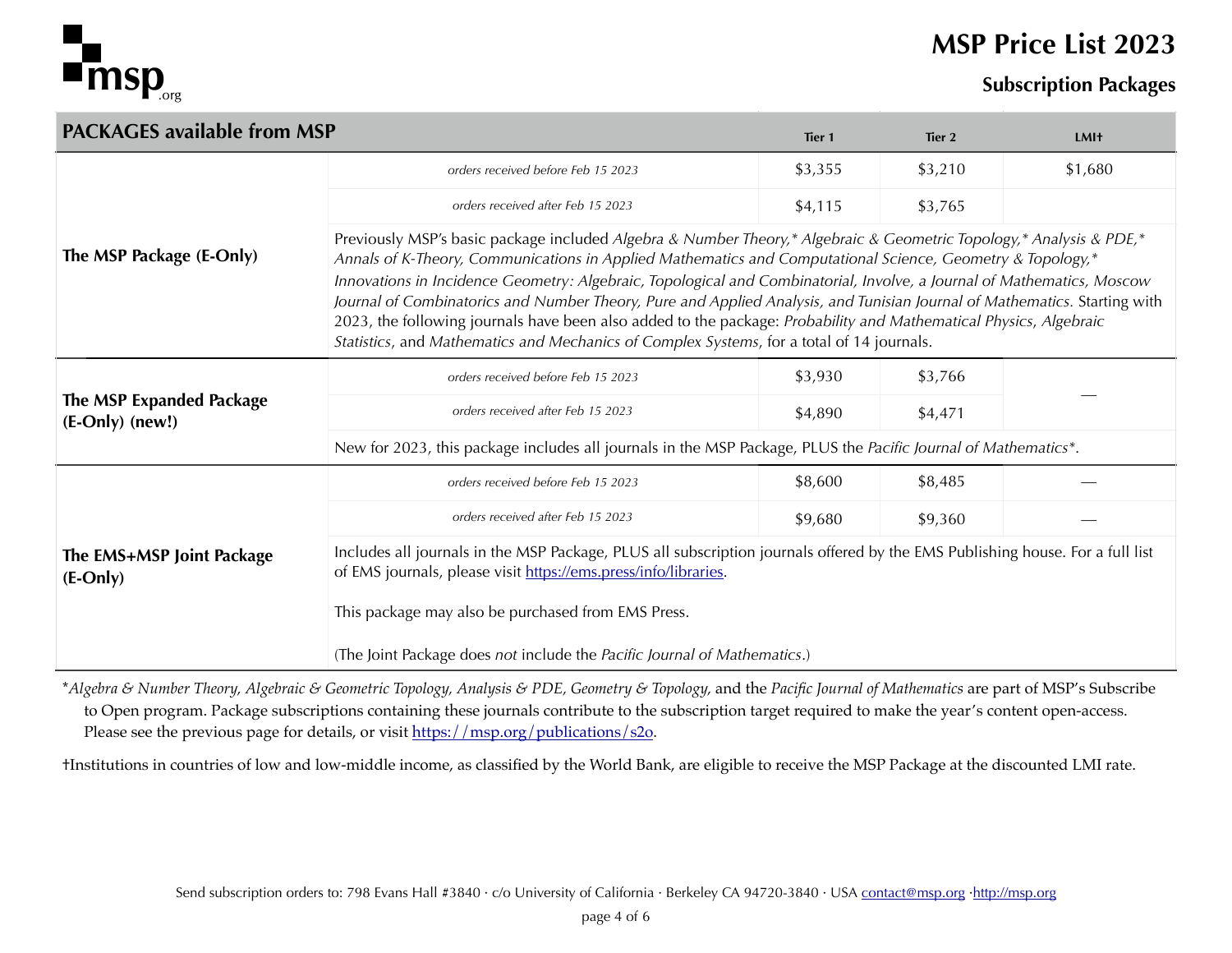# $\blacksquare$ msp $_{\tiny{\text{org}}}$

| <b>PACKAGE OPTIONS</b>                                                            | Add<br>E-Only          | <b>Add E+Print</b>     | <b>Add Print</b><br>Only                            | add intl<br>shipping |
|-----------------------------------------------------------------------------------|------------------------|------------------------|-----------------------------------------------------|----------------------|
| Algebra & Number Theory                                                           |                        |                        | \$220                                               | \$65                 |
| Algebraic & Geometric Topology                                                    |                        |                        | \$290                                               | \$70                 |
| Algebraic Statistics                                                              |                        |                        | \$50                                                | \$15                 |
| Analysis & PDE                                                                    |                        |                        | \$225                                               | \$65                 |
| Annals of K-Theory                                                                |                        |                        | \$70                                                | \$30                 |
| Communications in Applied<br>Mathematics and Computational Science                |                        |                        | \$60                                                | \$20                 |
| Geometry & Topology                                                               |                        |                        | \$290                                               | \$70                 |
| Innovations in Incidence Geometry:<br>Algebraic, Topological and<br>Combinatorial |                        |                        | \$45                                                | \$10                 |
| Involve, a Journal of Mathematics                                                 |                        |                        | \$75                                                | \$40                 |
| Journal of Mechanics of Materials and<br><b>Structures</b>                        | T1: \$565<br>T2: \$540 | T1: \$745<br>T2: \$720 |                                                     | \$65                 |
| Mathematics and Mechanics of Complex<br>Systems                                   |                        |                        | \$60                                                | \$25                 |
| Moscow Journal of Combinatorics and<br>Number Theory                              |                        |                        | \$55                                                | \$20                 |
| Pacific Journal of Mathematics                                                    |                        |                        | \$215                                               | \$85                 |
| Probability and Mathematical Physics                                              |                        |                        | \$65                                                | \$30                 |
| Pure and Applied Analysis                                                         |                        |                        | \$65                                                | \$30                 |
| Tunisian Journal of Mathematics                                                   |                        |                        | \$65                                                | \$25                 |
| EMS journals<br>(Available for Joint Package subscribers<br>only)                 |                        |                        | Please contact EMS<br>Press (https://<br>ems.press) |                      |

# **MSP Price List 2023 Package Options and Price Tiers**

# **Price Tiers**

MSP has implemented **tiered pricing,** using the 2018 Carnegie Classification of Institutions of Higher Education [\(https://carnegieclassifications.iu.edu\)](https://carnegieclassifications.iu.edu) for US institutions, and the 2021 Shanghai Academic Ranking of World Universities (Shanghai Academic Ranking of World Universities) for institutions outside the US.

Institutions not listed in either ranking can contact MSP for a price quote.

Renewal invoices for current subscribers will list the appropriate tier.

| Tier | Carnegie<br><b>Classification (US)</b> | <b>Shanghai Ranking</b><br>(Rest of the World) |
|------|----------------------------------------|------------------------------------------------|
|      | 15                                     | 1-500                                          |
|      | all others                             | all others                                     |

Send subscription orders to: 798 Evans Hall #3840 · c/o University of California · Berkeley CA 94720-3840 · USA [contact@msp.org](mailto:contact@msp.org) ·<http://msp.org>